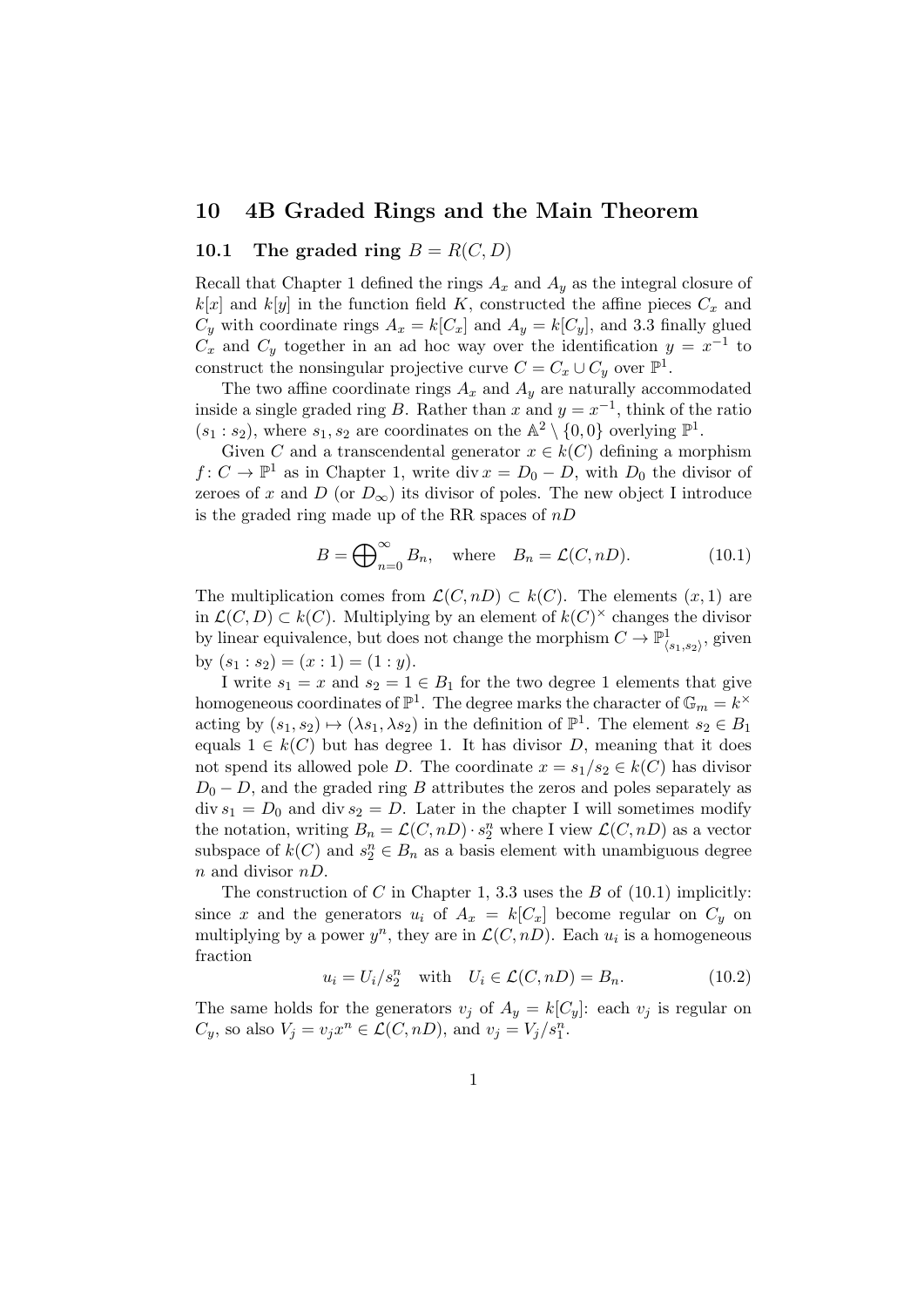#### 10.2 B is a free graded module

Write  $S = k[s_1, s_2]$  for the subring of B, and view B as a module over S. One sees that it is a finite  $S$ -module.<sup>1</sup>

The elements  $s_1, s_2 \in \mathcal{L}(C, D)$  base a free pencil in  $|D|$ , so that the map  $x\colon C_x\to \mathbb{A}^1_x$  extends to the morphism  $\varphi_D\colon C\to \mathbb{P}^1$  given by  $(s_1:s_2)$ . The coordinates  $s_1, s_2$  form a regular sequence for  $B$ . This follows by Chapter 3, Proposition 9.1 on coprime divisors, or by the Castelnuovo free pencil trick. As a reminder, the fact that the divisors of  $s_1$  and  $s_2$  have no common support implies that, under multiplication in  $B$ , the two subspaces

$$
s_1 B_n \quad \text{and} \quad s_2 B_n \subset B_{n+1} \tag{10.3}
$$

have intersection  $s_1s_2B_{n-1}$ . In other words,

$$
0 \to B \xrightarrow{s_1, s_2} B^{\oplus 2} \xrightarrow{\binom{-s_2}{s_1}} B \tag{10.4}
$$

is an exact sequence of graded S-modules.

It follows that the graded ring B is a free graded module over  $S =$  $k[s_1, s_2]$ , of the form

$$
B = S \oplus \bigoplus_{i=2}^{d} S(-a_i) \quad \text{with } 0 = a_1 < a_2 \leq \dots \leq a_d. \tag{10.5}
$$

The Serre twist notation  $S(-a_i)$  means  $S = k[s_1, s_2]$  as a graded Smodule with grading shifted by  $-a_i$ : its degree n part is  $k[s_1, s_2]_{n-a_i}$ . The direct sum decomposition (10.5) gives B a basis  ${U_i}_{i=1,\dots,d}$  over S with  $\deg U_i = a_i$ , so to get degree *n* we must multiply  $U_i$  by  $f_{n-a_i} \in S$ .

That  $B$  is a free  $S$ -module follows more-or-less trivially by Nakayama's lemma. It is an exercise to see that it is a free graded S-module.

**Digression** Let M be a finite graded module over S, and  $x \in S$  a regular generator of M that is homogeneous of degree  $> 0$ . Work with the short exact sequence of graded S-modules.

$$
0 \to M \xrightarrow{x} M \to \overline{M} \to 0. \tag{10.6}
$$

**Lemma 10.1** Suppose that  $\overline{M} = \bigoplus \overline{S}(-d_i)$  is a free graded module over  $\overline{S} = S/(x)$ , with homogeneous generators  $\overline{m}_i$  of degree  $d_i$ . Lift each generator

<sup>&</sup>lt;sup>1</sup>Exercise: Using the results of Chapter 3, prove that  $s_1\mathcal{L}(nD)+s_2\mathcal{L}(nD)\twoheadrightarrow \mathcal{L}((n+1)D)$ as soon as  $(n-1)D$  has degree  $\geq 2q-1$ .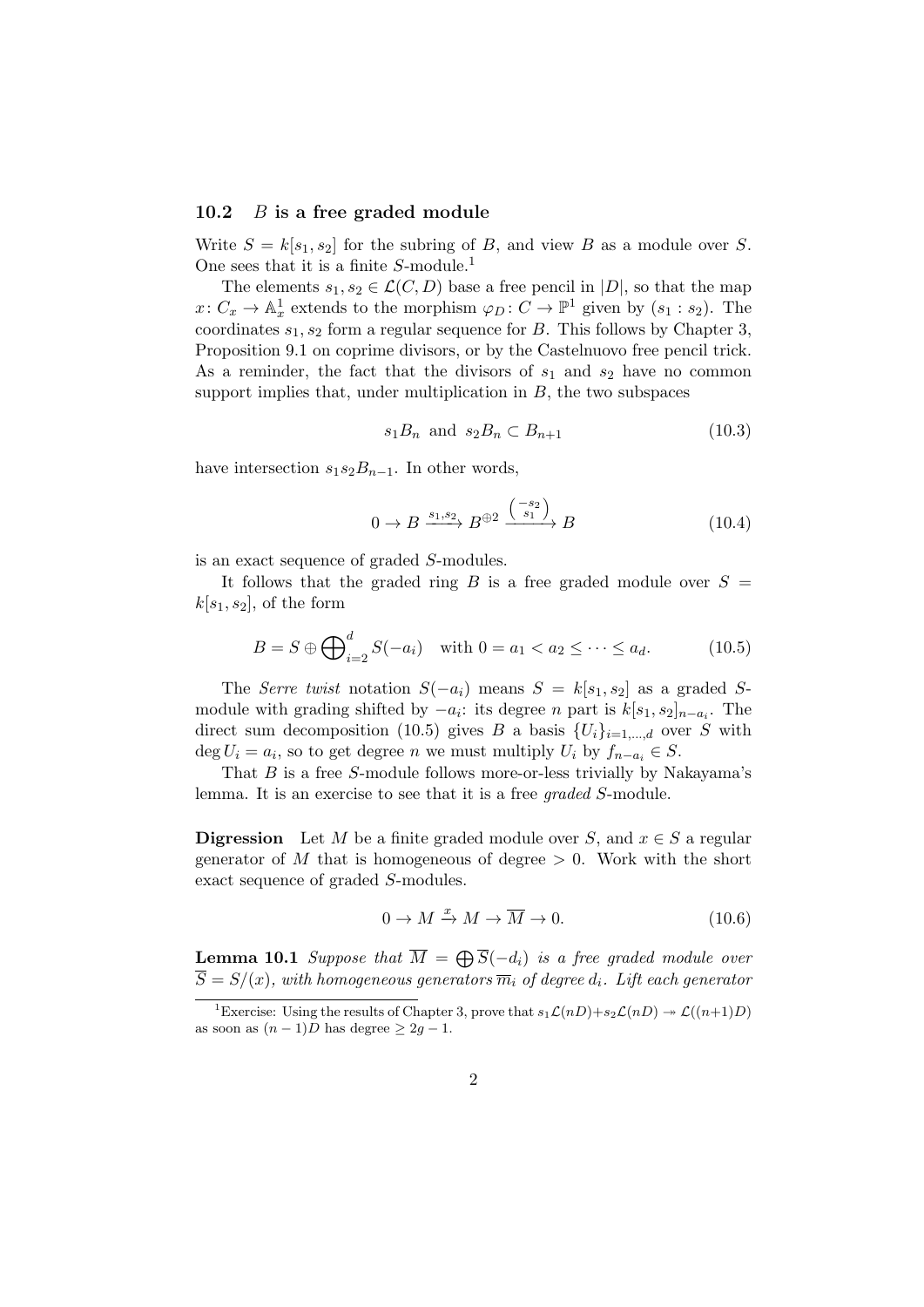to  $m_i \in M$  with  $m_i \mapsto \overline{m}_i$ . The  $m_i$  can be chosen homogeneous of the same degree.

Then the  $m_i$  base M, and  $M = \sum S(-d_i)$  is a free graded module over S.

For a local ring, this would follow by Nakayama's lemma. The proof illustrates the general informal slogan "graded is a special case of local".

**Proof of the lemma** First, any lift  $m_i$  of  $\overline{m}_i$  may be a sum of homogeneous bits of different degrees, but replacing it by the degree  $d_i$  piece does not change anything.

Take any homogeneneous element  $m \in M$ . By assumption, its image in M can be written as  $\sum a_i \overline{m}_i$ . Hence  $m - \sum a_i m_i$  is in the kernel of  $M \to \overline{M}$ , which is  $xM$ . Hence  $m - \sum a_i m_i = xn$  with  $n \in M$  a homogeneous element of degree deg  $m - \deg x$ . Now the same argument applies to n. Since M is finitely generated, the degree of its elements is bounded below, so that induction on degree proves that the  $m_i$  generate  $M$ .

Write  $\pi: \bigoplus S(-d_i) \to M$  for the surjective homomorphism taking the ith basis element to  $m_i$  and set  $N = \ker \pi$ . Since  $\overline{M}$  is free, the reduction of  $\pi$  mod x is an isomorphism. The fact that  $N = 0$  so that  $\pi$  is an isomorphism follows from the Snake Lemma applied to the commutative diagram

$$
\begin{array}{ccccccc}\n & & & & & 0 & & 0 & \\
 & & & & \downarrow & & \downarrow & & \\
0 & \to & K & \to & \bigoplus S(-a_i) & \to & M & \to & 0 & \\
 & & & \downarrow & & \downarrow & & \downarrow & & \\
0 & \to & K & \to & \bigoplus S(-a_i) & \to & M & \to & 0 & \\
 & & & \downarrow & & \downarrow & & & \\
0 & \to & \bigoplus \overline{S}(-a_i) & \to & \overline{M} & \to & 0 & \\
\end{array}
$$
\n(10.7)

where the down arrows  $M \to M$  and so on are multiplication by x. QED

#### 10.3 Numerology of RR

#### 10.3.1 Sharp form of Main Proposition II

Write  $B_n$  for the graded piece of B of degree n. (10.5) gives  $B_n$  as the direct sum of  $S_{n-a_i}$  for  $i = 1, \ldots, d$ . For  $n \ge a_d - 1$ , this gives

$$
\dim B_n = l(nD) = \sum_{i=1}^d (n - a_i + 1)
$$
  
= 1 - g + nd where  $g = \sum_2^d (a_i - 1)$ . (10.8)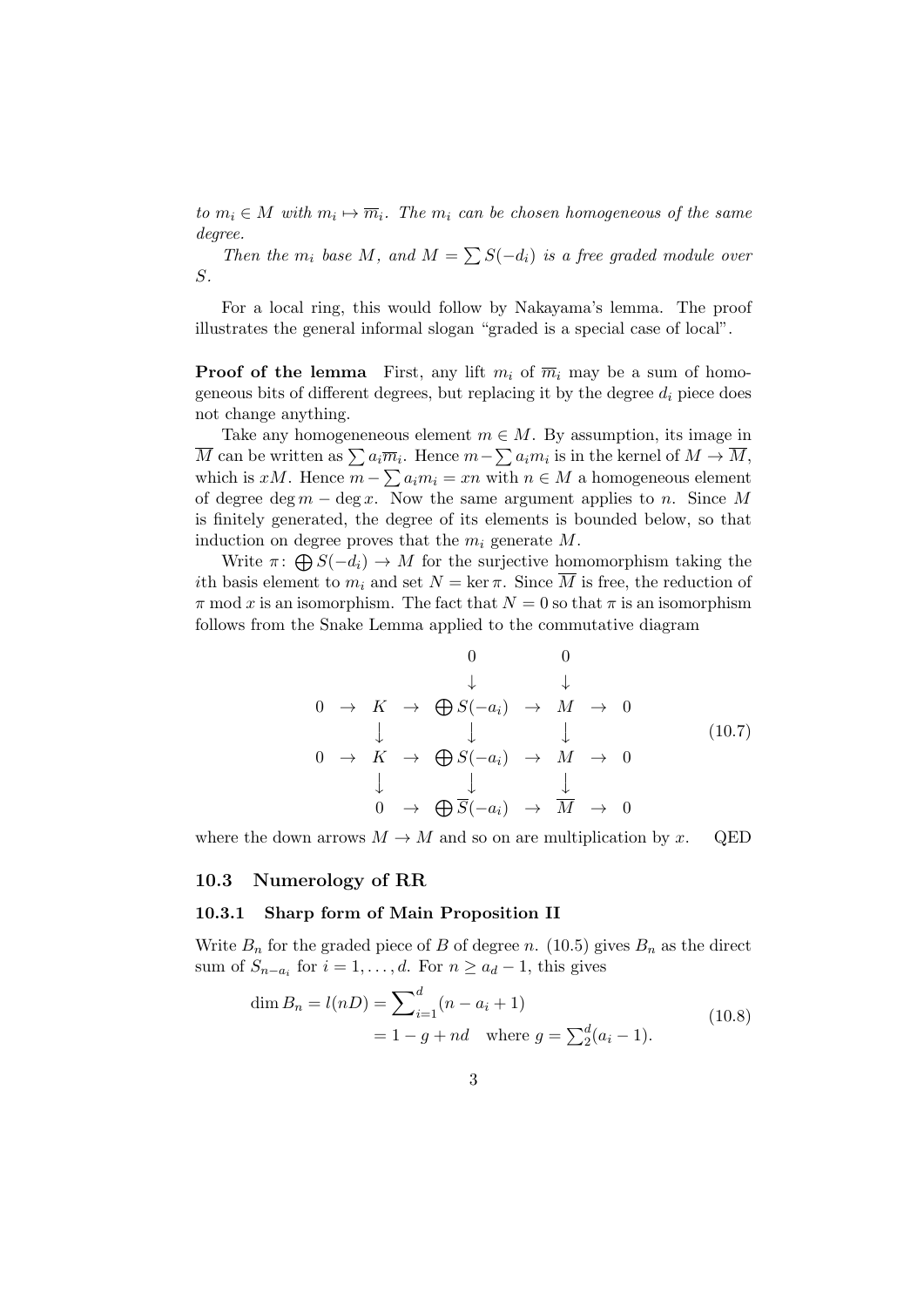#### 10.3.2 Book-keeping

For smaller values of n, some of the  $n - a_i + d$  are negative, so I don't want to add them into the dimension of a vector space. If  $m \ge -1$ , the space  $S_m$  of homogeneous forms of degree m has dimension  $m + 1$ . The correct formula for all m is  $(m+1)_+$  = max $\{m+1,0\}$ , and for every m I have

$$
m + 1 = (m + 1)+ - (m + 1)-,
$$
  
where  $(m + 1)- = -m - 1$  for  $m \le -2$ . (10.9)

#### 10.3.3 Irregularity of  $nD$

For every  $n \in \mathbb{Z}$ , the negative terms of the sum (10.8) add to the *irregularity* of nD, that is, the difference between  $l(nD)$  and  $1 - g + \deg(nD)$ :

$$
irreg(nD) = \sum_{i=1}^{d} (-n + a_i - 1)_+ \tag{10.10}
$$

In particular, for  $n = 0$ , the divisor  $0 = 0D$  has  $\mathcal{L}(C, 0) = k$  and irregularity

$$
\sum_{1}^{d} (a_i - 1)_+ = \sum_{2}^{d} (a_i - 1) = g.
$$
 (10.11)

### 10.4 Canonical module  $\mathcal{K}_B$

I define the *canonical module* as  $\mathcal{K}_B = \text{Hom}_S(B, S(-2))$ , which is again a graded S-module. By (10.5) it is

$$
\mathcal{K}_B = S(-2) + \sum_{i=2}^d S(a_i - 2). \tag{10.12}
$$

#### 10.4.1  $K_{B,n}$  measures the irregularity of nD

The dimension of  $\mathcal{K}_{B,n}$  in each degree *n* equals

$$
\dim \mathcal{K}_{B,n} = \sum_{i=1}^{d} (-n + a_i - 1)_+, \tag{10.13}
$$

which is the irregularity of  $nD$  calculated in (10.10). Thus

$$
\dim \mathcal{L}(n) - \dim \mathcal{K}_{B,n} = \sum_{1}^{d} (n - a_i + 1) = 1 - g + nd. \tag{10.14}
$$

This gives the complete numerology of RR for the divisors nD and  $K_C - nD$ .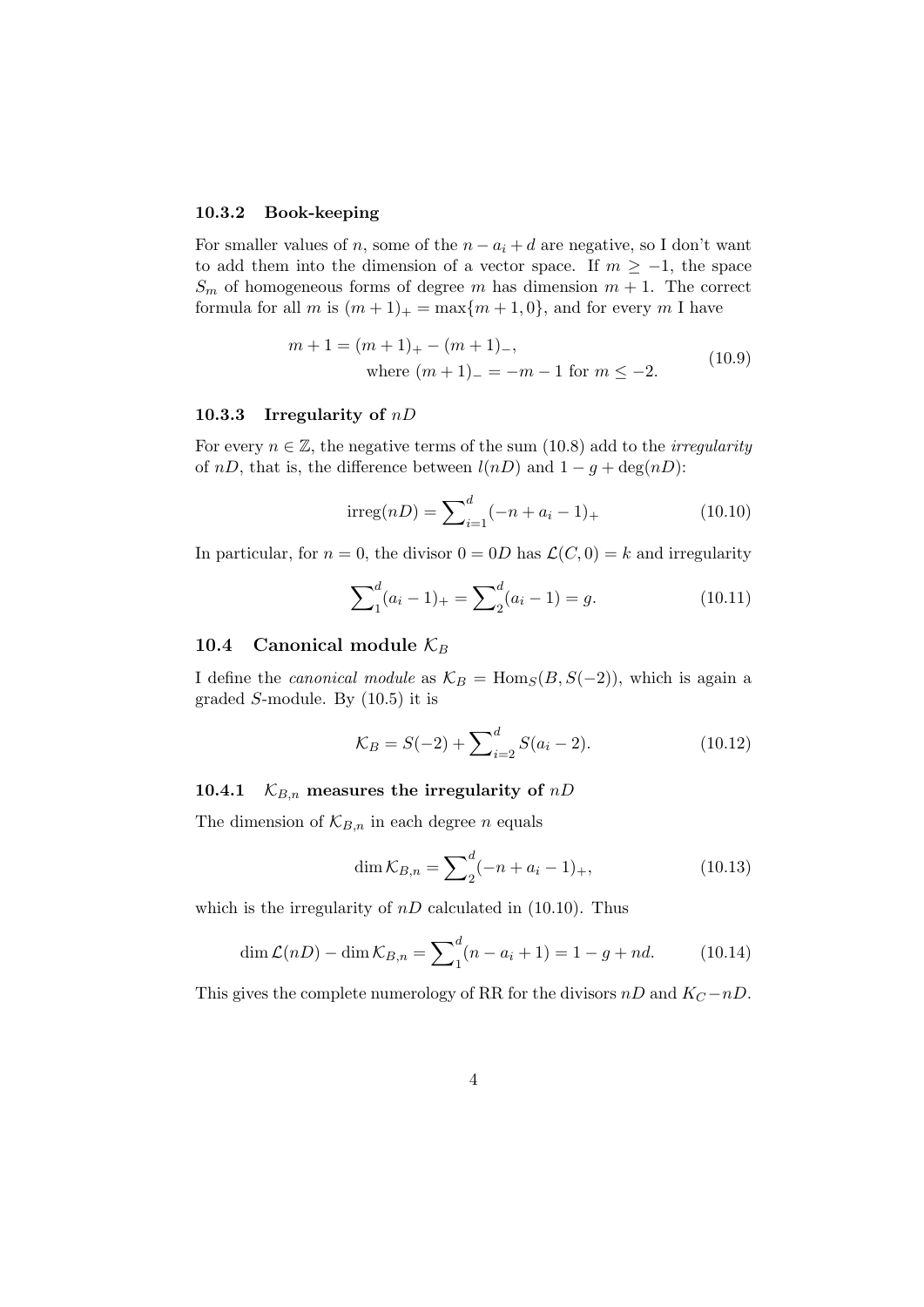#### 10.4.2 Towards the main result

The canonical module  $\mathcal{K}_B = \text{Hom}_S(B, S(-2))$  is so far only defined as a graded S-module. You might reasonably complain that it does not seem to have too much to do with divisors on C.

To answer this, I show in (10.20) how to define the divisor div  $\varphi$  of a nonzero homogeneous element  $\varphi \in \mathcal{K}_{B,n}$  of degree n. The canonical divisor of C associated with  $\varphi$  is  $K_{\varphi} = \text{div }\varphi - nD$ . It turns out eventually that

$$
\mathcal{K}_B = \bigoplus_{m \in \mathbb{Z}} \mathcal{L}(C, K_{\varphi} + mD) \cdot \varphi.
$$
 (10.15)

The numerology of (10.14) then gives Main Proposition III with  $K_C = K_{\varphi}$ .

In (10.15),  $\varphi$  acts as a choice of basis of a rank 1 module: I use it to fix the canonical divisor  $K_{\varphi}$  in its divisor class, then use it to identify the vector subspace  $\mathcal{L}(C, K_{\varphi} + mD)$  of  $k(C)$  with Hom $(B, S(m - n))$  (more precisely, its rational version  $Hom(B, S(m - n)) \otimes k(\mathbb{P}^1)$  as discussed below). Linear equivalence is all about change of basis in a 1-dimensional vector space.

The arguments proving (10.15) establish at the same time that the linear equivalence class of the divisor  $K_{\varphi}$  is independent of the choice of n and the nonzero  $\varphi \in \mathcal{K}_{B,n}$ . This justifies writing it  $K_C$ . The class of  $K_C$  is in fact also independent of the choice of transcendental generator  $x \in k(C)$ .

I still have two small issues to explain before the formal statement of the Main Theorem 10.2. Section 10.5 treats premultiplication, a basic idea in duality theory. Here it gives the graded S-module  $\mathcal{K}_B = \text{Hom}_S(B, S)$  the structure of a graded B-module. Multiplying elements of  $\mathcal{K}_B$  by functions in  $k(C)$  is a prerequisite for discussing rational equivalence of their divisors.

Next, (10.20) expresses the definition of div  $\varphi$  in terms of the local parameters  $z_{Q_i}$  at the different points  $\{Q_1, \ldots, Q_k\}$  of the fibre  $f^{-1}P \subset C$  over  $P \in \mathbb{P}^1$ . For  $P \in \mathbb{A}^1_x$ , Section 10.6 treats<sup>2</sup> the localisation  $A_x \otimes_{k[x]} \mathcal{O}_{\mathbb{P}^1,P}$  as the semilocal ring  $\bigcap_{Q_i \in f^{-1}(P)} \mathcal{O}_{C,Q_i}$  and chooses the local parameters  $z_{Q_i}$  so that each  $z_{Q_i}$  is a unit at the other points  $Q_{i'}$ .

## 10.5 Premultiplication makes  $\mathcal{K}_B$  into a graded B-module

Premultiplication gives the S-module  $\mathcal{K}_B = \text{Hom}_S(B, S(-2))$  the structure of a graded B-module. The formula to multiply  $\varphi: B \to S$  by b is

$$
(b \cdot \varphi)(x) = \varphi(bx). \tag{10.16}
$$

<sup>2</sup>This will eventually move to Chapter 1.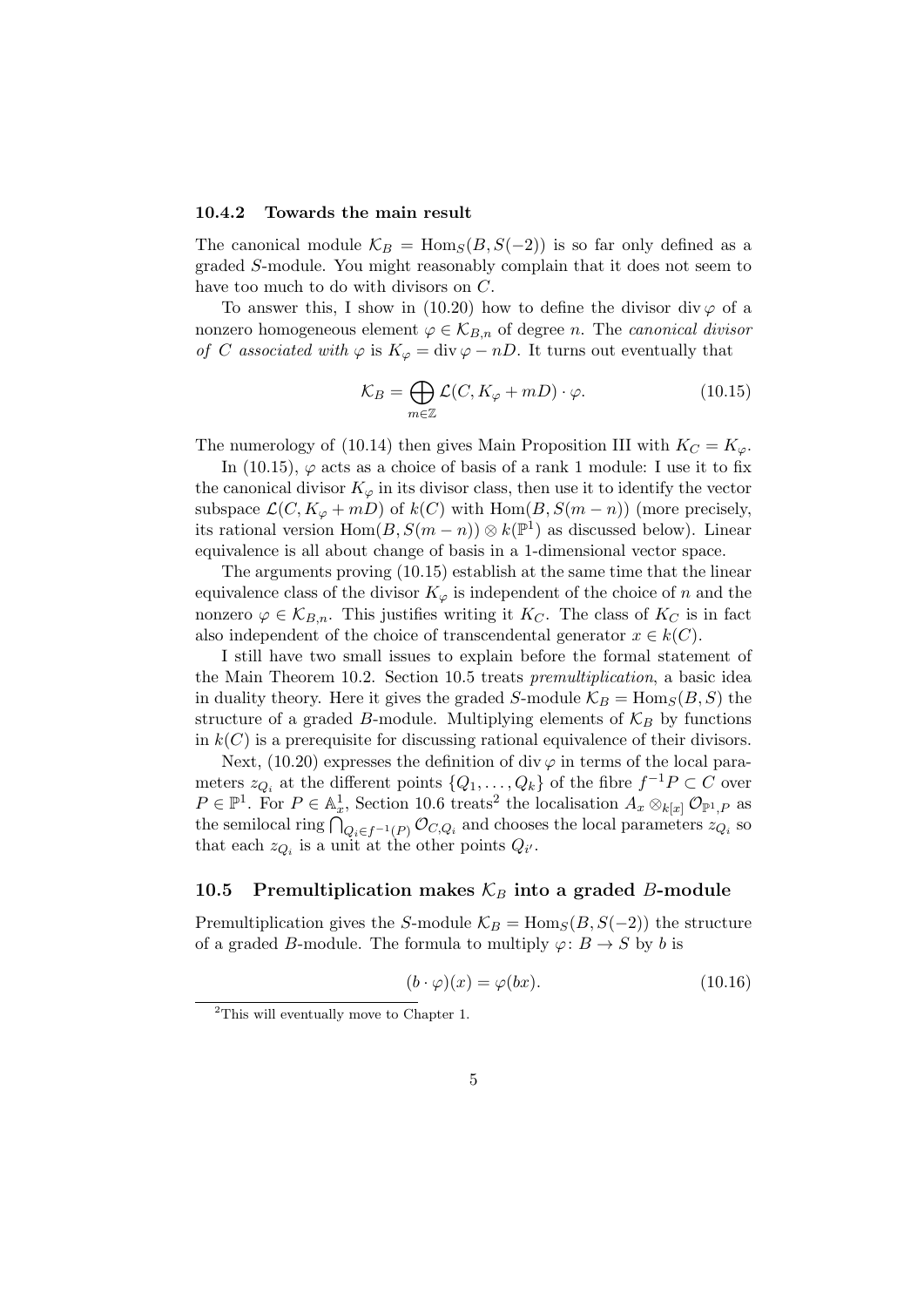This deceptively simple equation in abstract algebra merits some emphasis as a key issue in all work on duality:  $S$  is of course not a  $B$ -module, so it does not make sense to multiply elements of S by functions in B. However, you can make the space of homomorphisms to S into a B-module, provided you look before you leap: first do the multiplication in B, then apply  $\varphi$ .

#### 10.5.1 Premultiplication and the dual of a field extension

Let  $F_0 \subset F_1$  be a field extension of finite degree  $d = [F_1 : F_0]$ . Then  $F_1$ is a *d*-dimensional vector space over  $F_0$ , so has a vector space dual  $F_1^{\vee}$  =  $\text{Hom}_{F_0}(F_1, F_0)$ . Premultiplication makes  $F_1^{\vee}$  into a 1-dimensional vector space over  $F_1$ .

Does  $F_1^{\vee}$  have a "natural" basis element? The trace map  $\text{Tr}_{F_1/F_0}$  is an element of  $F_1^{\vee}$ , and is nonzero if  $F_1/F_0$  is separable,<sup>3</sup> so you can use it as a basis. However, trace is zero for an inseparable extension  $F_1/F_0$ . The dual vector space  $F_1^{\vee}$  is still there, but without a preferred basis.

#### 10.6 Affine coordinates and local parameters from B

For a nonconstant morphism  $f: C \to \mathbb{P}^1$ , write  $f^{-1}(P) = \{Q_i\}_{i=1,\dots,k}$  for the set theoretic fibre over  $P \in \mathbb{P}^1$ . I use generators of B to put affine

Figure 10.1: Covering  $\varphi: C \to \mathbb{P}^1$  with  $\varphi^{-1}(P) = \{Q_1, \ldots, Q_k\}$ 

and local coordinates on C, and treat the semilocal ring  $\mathcal{O}_{C,P} = \bigcap \mathcal{O}_{C,Q_i}$ systematically. In particular, I show how to choose local parameters  $z_{Q_i}$  for each  $\mathcal{O}_{C,Q_i}$  such that  $z_{Q_i}$  is a unit at  $Q_j$  for all  $j \neq i$ .

I assume that  $P \in \mathbb{A}_x^1$  is the point  $x = \alpha$ . (Working with  $P \in \mathbb{A}_y^1$  is similar, and I ignore it here.) Then  $x - \alpha$  is a local parameter for the DVR  $\mathcal{O}_{\mathbb{P}^1,P}$ , and it has valuation  $v_{Q_i}(x-\alpha) = m_i \geq 1$  at each  $Q_i$ .

Write the basis of B in (10.5) as  $U_1 = 1, U_2, \ldots, U_d$  with  $U_j$  of degree  $a_j$ . They provide affine coordinates  $u_1 = x = s_1/s_2$  and  $u_j = U_j/s_2^{a_j}$  for

<sup>3</sup>TO DO: link to Appendix of Chap. 3 on separability. The trace map is nonzero for a separable extension of degree  $p$ . Exc: work this out for an Artin–Schreier extension with min poly  $x^p - x - \alpha$ . Hint: x itself has Tr  $x = 1$  in char 2, but 0 in char > 2.  $x^2$  has Tr  $x = 1$  in char 3, but 0 in char  $> 3$ .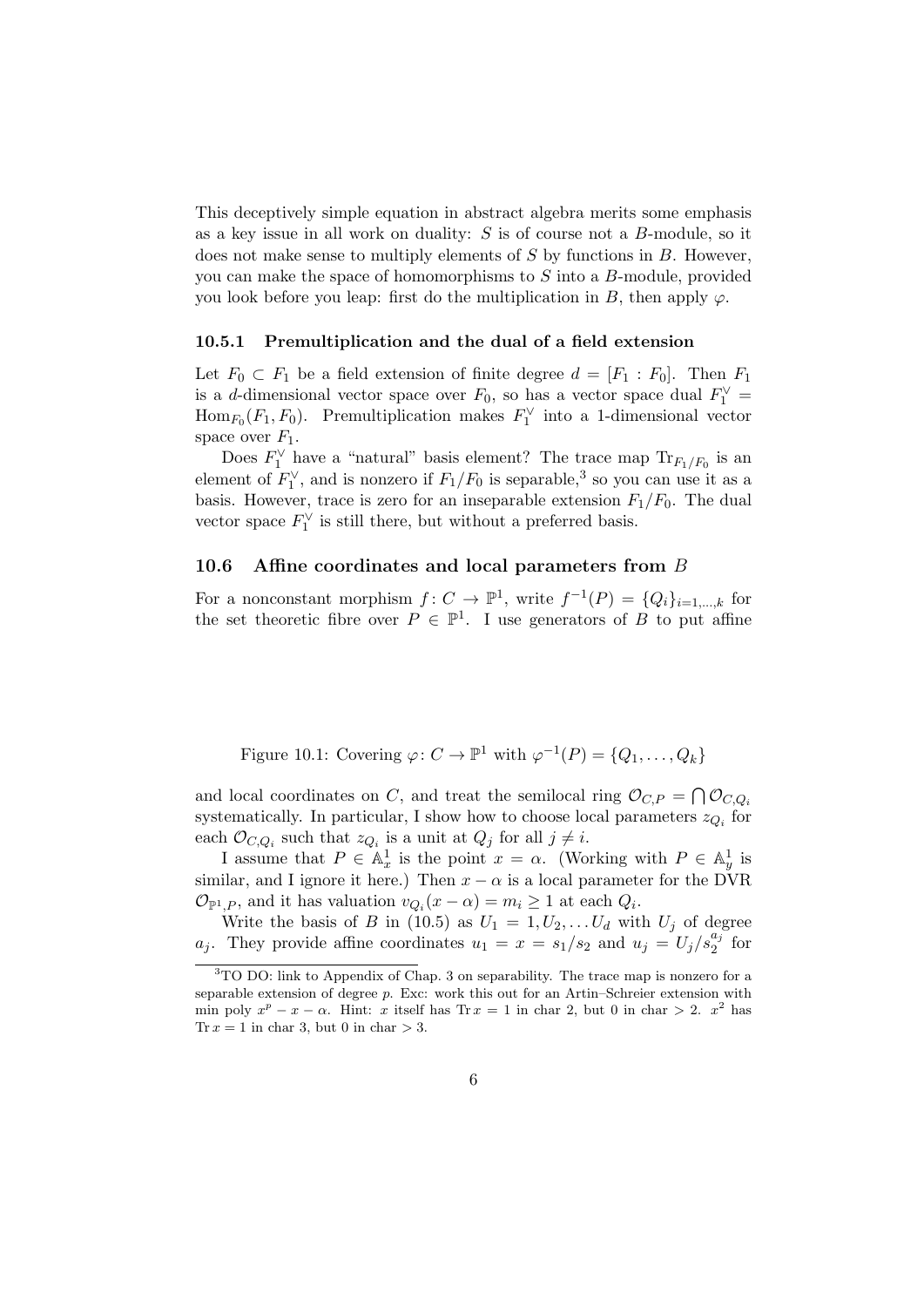$j = 2, \ldots, d$  on the affine space  $\mathbb{A}_x^1 \times \mathbb{A}^{d-1}$  containing  $C_x$ . Compared to the material of Chapter 1, there is a small extra precision here. Namely,  $A_x$  and  $A_y$  have the same rank, and their generators  $U_j/s_1^{a_j}$  and  $U_j/s_2^{a_j}$  correspond to the summands  $S(-a_j)$  of (10.5), and are related simply by the powers  $(s_1/s_2)^{a_j}.$ 

Linear forms in these coordinates also provide parameters for the local ring  $\mathcal{O}_{C,Q}$  at each  $Q \in C$ . Indeed, if  $Q \in C$  is the point  $(\alpha_1, \ldots, \alpha_d)$ , the corresponding point of  $\mathbb{A}^1 \times \mathbb{A}^{d-1}$  has local coordinates  $z_j = u_j - \alpha_j$  for  $j = 1, \ldots, d$ , and since C is nonsingular, one of these cuts C transversally at Q, so generates the maximal ideal  $m_Q$  of  $\mathcal{O}_{C,Q}$ . For a finite set of points  ${Q_i} \subset C$ , it is clear that I can choose the local parameter  $z_{Q_i}$  at  $Q_i$  (as a k-linear combination of the above local coordinates  $z_j$  so that it is a nonzero at the other points  $Q_{i'}$ , so that it is a unit of  $\mathcal{O}_{C,Q_{i'}}$ .

The local ring  $\mathcal{O}_{\mathbb{P}^1,P}$  of  $P \in \mathbb{P}^1$  is the subring of the rational function field  $k(x)$  of functions regular at P. The affine coordinate ring  $A_x$  of  $C_x$  is a free algebra over k[x]; write  $\mathcal{O}_{C,P} = A_x \otimes_{k[x]} \mathcal{O}_{\mathbb{P}^1,P}$  for its localisation at P as  $k[x]$ -module. This is the *semilocal ring*  $\bigcap_{Q_i} \mathcal{O}_{C,Q_i} \subset k(C)$ .

It has finitely many maximal ideals  $m_Q \n\cap \mathcal{O}_{C,P}$ , with localisation at  $Q_i$ the local ring  $\mathcal{O}_{Q_i}$ . It is a free  $\mathcal{O}_{\mathbb{P}^1,P}$ -algebra of rank d, an integral domain, and a principal ideal domain: if the parameters  $z_{Q_i}$  are chosen as above with  $z_{Q_i}$  a unit at  $Q_j$  for  $i \neq j$  then they are the only prime elements of  $\mathcal{O}_{C,P}$ .

# $\begin{array}{cc} \textbf{10.6.1} & \textbf{Semilocal ring } \bigcap_{Q_i} \mathcal{O}_{C,Q_i} \end{array}$

More generally, if  $Q_i \in C$  is a finite set of points of a nonsingular curve, the subring  $\bigcap_{Q_i} \mathcal{O}_{C,Q_i} \subset k(C)$  is a semilocal ring. It is an integral domain and is a principal ideal domain: choose the local parameters  $z_i \subset \mathcal{O}_{C,Q_i}$  so that  $z_i$  is a unit at every  $Q_j$ . Then every nonzero ideal if principal, based by  $\prod z_i^{m_i}$  for some  $m_i \geq 0$ . Also every fractional ideal is principal, based by  $\prod_{i} \overline{z_i^{m_i}}$  for some  $m_i \in \mathbb{Z}$ .

### 10.6.2 Fibre over P

This applies<sup>4</sup> to  $\mathcal{O}_{C,P}$  with  $Q_i = \varphi^{-1}(P)$  the set theoretic inverse image of P. The ideal  $m_P \mathcal{O}_{C,P} = (x-a) \mathcal{O}_{C,P}$  is generated by  $\prod z_i^{m_i}$ , where  $m_i = v_{Q_i}(x-a)$ . The quotient  $\mathcal{O}_{C,P}/(z_P \cdot \mathcal{O}_{C,P})$  is a d-dimensional algebra over k, clearly never an integral domain for  $d > 1$ . It decomposes as the direct sum

$$
\mathcal{O}_{C,P}/(z_P \cdot \mathcal{O}_{C,P}) = \bigoplus \mathcal{O}_{C,Q_i}/(z_P \cdot \mathcal{O}_{C,Q_i}) \tag{10.17}
$$

<sup>&</sup>lt;sup>4</sup>I will put this into Chapter 1 in the next draft, and get rid of the repetition.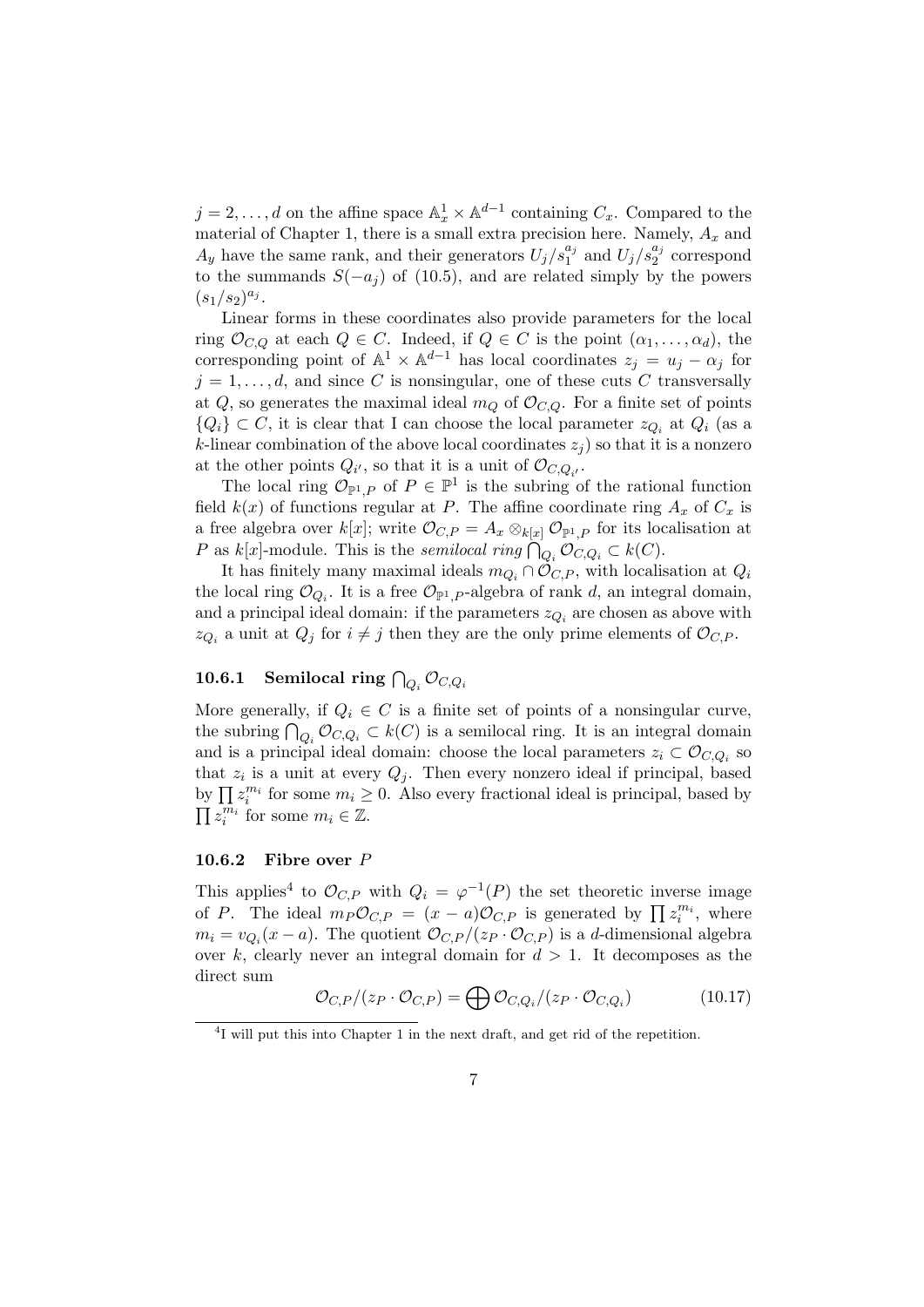corresponding to the divisor of zeros of  $x - a$ , with summands

$$
\mathcal{O}_{C,Q_j}/(z_P \cdot \mathcal{O}_{C,Q_j}) \cong \bigoplus k[z_{Q_j}]/(z_{Q_j}^{m_j}) \quad \text{where } v_{Q_j}(z_P) = d_j. \tag{10.18}
$$

The factors in (10.17) and (10.18) only depend on the local rings  $\mathcal{O}_{C,Q_j}$  at  $Q_j$  and the  $d_j$ . Thus (10.18) holds for any local parameters  $z_{Q_j}$  at  $Q_j$ , and I can choose these independently.

# 10.6.3 The canonical module  $\mathcal{K}_B$  has rank 1

By  $(10.5)$ , B is free of rank d as an S-module. It is an integral domain, so contained in its field of fractions  $L = \text{Frac }B$ , an extension field of  $k(s_1, s_2)$ of degree  $[L : k(s_1, s_2)] = d$  (this "composite field" L is discussed at more length in 10.8). If  $U_i$  bases B over  $S = k[s_1, s_2]$ , then the same  $U_i$  base the field L over  $k(s_1, s_2)$ . The dual  $\mathcal{K}_B$  (10.12) also has rank d as an S-module, with the dual basis  $U_i^{\vee}$ . I can view it as submodule of the *d*-dimensional vector space  $L^{\vee}$  dual to L over  $k(s_1, s_2)$ . As just described,  $L^{\vee}$  is also a 1-dimensional vector space over L by premultiplication.

Rank 1 says that any two nonzero homogeneous elements of  $\mathcal{K}_B$  are proportional: multiplying by a power of  $s_2$  reduces them to homogeneous of degree 0, after which their ratio is a function in  $k(C)^{\times}$ . This is the background to the linear equivalence result of Theorem 10.2, (1).

#### 10.7 Divisor of  $\varphi \in \mathcal{K}_{B,m}$  and the main result

The valuation  $v_Q(\varphi)$  at  $Q \in C$  of a nonzero homogeneous element  $\varphi \in \mathcal{K}_{B,m}$ is defined by

$$
v_Q(\varphi) = \max\left\{\alpha \mid \varphi(z_Q^{-\alpha}) \in \mathcal{O}_{\mathbb{P}^1, P}\right\}.
$$
 (10.19)

Here  $P = f(Q)$ , and the local parameter  $z_Q$  at  $Q = Q_i$  is chosen as in 10.6 to be a unit at the other point  $Q_j$  of the fibre  $f^{-1}(P)$ . The divisor div  $\varphi$  is then the conventional sum

$$
\operatorname{div}\varphi = \sum_{Q \in C} v_Q(\varphi) Q. \tag{10.20}
$$

**Theorem 10.2** (1) The class of the divisor  $K_{\varphi} = \text{div }\varphi - mD$  up to linear equivalence is independent of m and the nonzero  $\varphi \in \mathcal{K}_{B,m}$ .

More precisely, given nonzero elements  $\varphi_1 \in \mathcal{K}_{B,m_1}$  and  $\varphi_2 \in \mathcal{K}_{B,m_2}$ , one is a multiple of the other by a power of  $s_2$  times a rational function:

$$
\frac{\varphi_2}{s_2^{m_2}} = f \cdot \frac{\varphi_1}{s_2^{m_1}} \quad \text{with } f \in k(C) \tag{10.21}
$$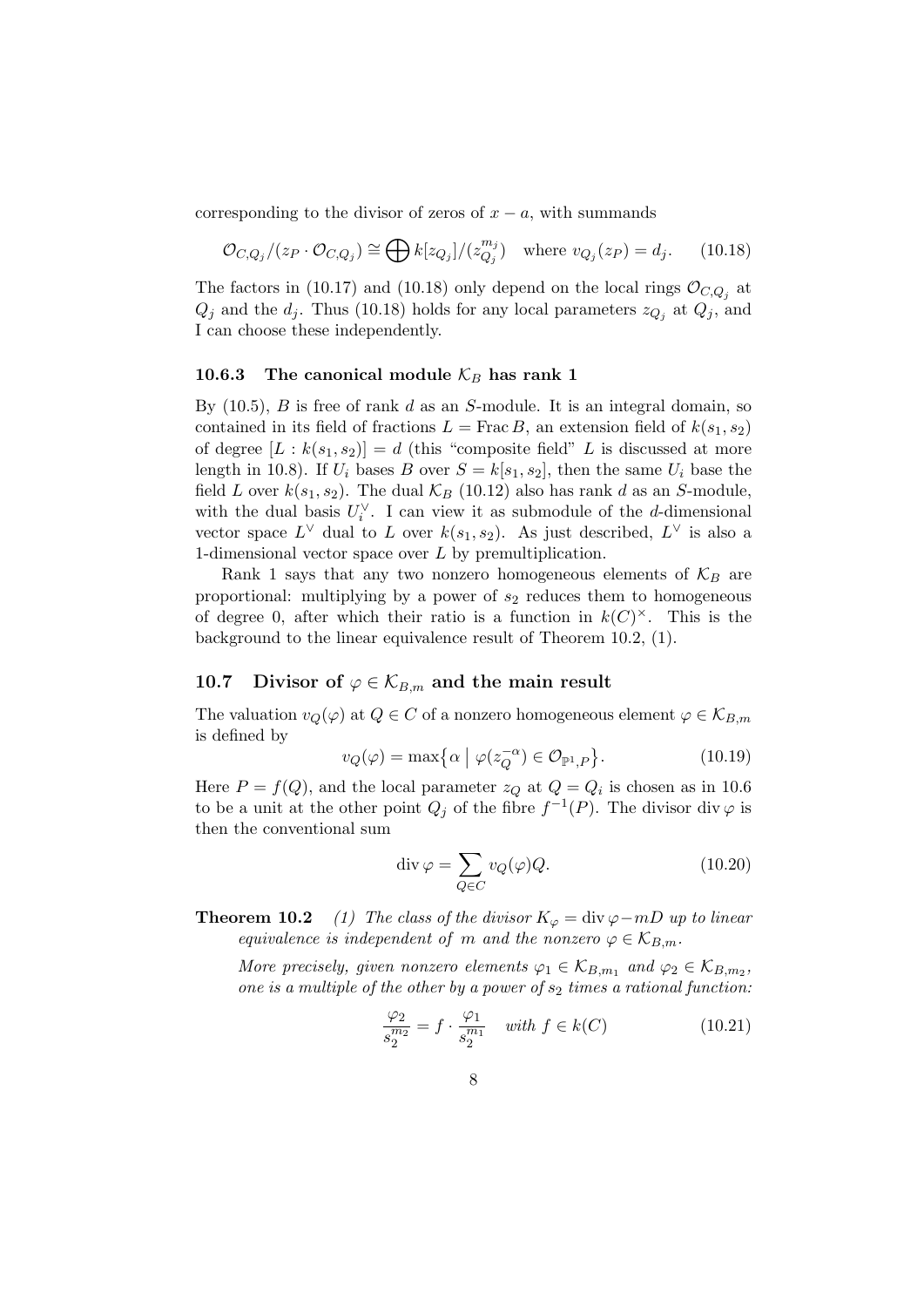so that

$$
\operatorname{div}\varphi_2 - m_2 D = \operatorname{div} f + \operatorname{div}\varphi_1 - m_1 D. \tag{10.22}
$$

The linear equivalence class  $K_C \stackrel{\text{lin}}{\sim} K_{\varphi}$  is the canonical class of C.

(2) Consider the divisor  $K_{\varphi} = \text{div} \varphi - mD \stackrel{\text{lin}}{\sim} K_C$  for a nonzero element  $\varphi \in \mathcal{K}_{B,m}$ . Then

$$
\mathcal{K}_{B,n} = \mathcal{L}(C, K_{\varphi} + nD) \cdot \varphi.
$$
 (10.23)

The numerical properties of  $K_C$  follow from this by 10.14:

$$
l(K_C) = g \quad and \quad \deg K_C = 2g - 2. \tag{10.24}
$$

This completes the proof of Main Proposition III.

(3) The class of  $K_C$  is also independent of the choice of transcendental element x.

The set-up before the theorem missed one item needed in the proof. As discussed in 10.1, write  $B_m = \mathcal{L}(C, mD) \cdot s_2^m$  with  $s_2 = 1 \in B_1$ . In the definition of B, I replace the finite dimensional k-vector space  $B_m$  =  $\mathcal{L}(C, mD) \subset k(C)$  by the whole of  $k(C)$ , and define the bigger ring

$$
B \subset B_{\text{rat}} = \bigoplus_{m \in \mathbb{Z}} B_{\text{rat},m}, \quad \text{where} \quad B_{\text{rat},m} = k(C) \cdot s_2^m \tag{10.25}
$$

I think of  $B_{rat,m}$  as the rational elements as opposed to the regular elements of  $\mathcal{L}(mD)$ . The element  $b = g \cdot s_2^m \in B_{\text{rat},m}$  has divisor div  $b = \text{div } g + mD$ .

In the same way, I write

$$
\mathcal{K}_B \subset \mathcal{K}_{B, \text{rat}} = \text{Hom}_{k(s_1, s_2)}(B_{\text{rat}}, k(s_1, s_2)(-2)) \tag{10.26}
$$

Since the B-module structure of  $\mathcal{K}_B$  is given by premultiplication, I can multiply a homogeneous element  $\varphi: B \to S(-2)$  by  $g \in k(C)$  and by powers  $s_2^m$  for  $m \in \mathbb{Z}$  to get  $g \cdot \varphi \in \mathcal{K}_{B, \text{rat}}$ , and it clear from the definition in (10.19) and (10.20) that

$$
\operatorname{div}(g \cdot \varphi) = \operatorname{div} g + \operatorname{div} \varphi, \quad \text{and} \quad \operatorname{div}(s_2^m \cdot \varphi) = \operatorname{div} \varphi + mD. \tag{10.27}
$$

This proves (10.21).

By definition, an element  $g \in k(C)^{\times}$  belongs to  $\mathcal{L}(C, K_{\varphi} + nD)$  if and only if div  $g + K_{\varphi} + nD \geq 0$ , that is div  $g + \text{div }\varphi + (n - m)D \geq 0$ . However, again by the premultiplication rule div $(g \cdot \varphi) = \text{div } g + \text{div } \varphi$ , this happens if and only if  $g \in \mathcal{K}_{B,n}$ .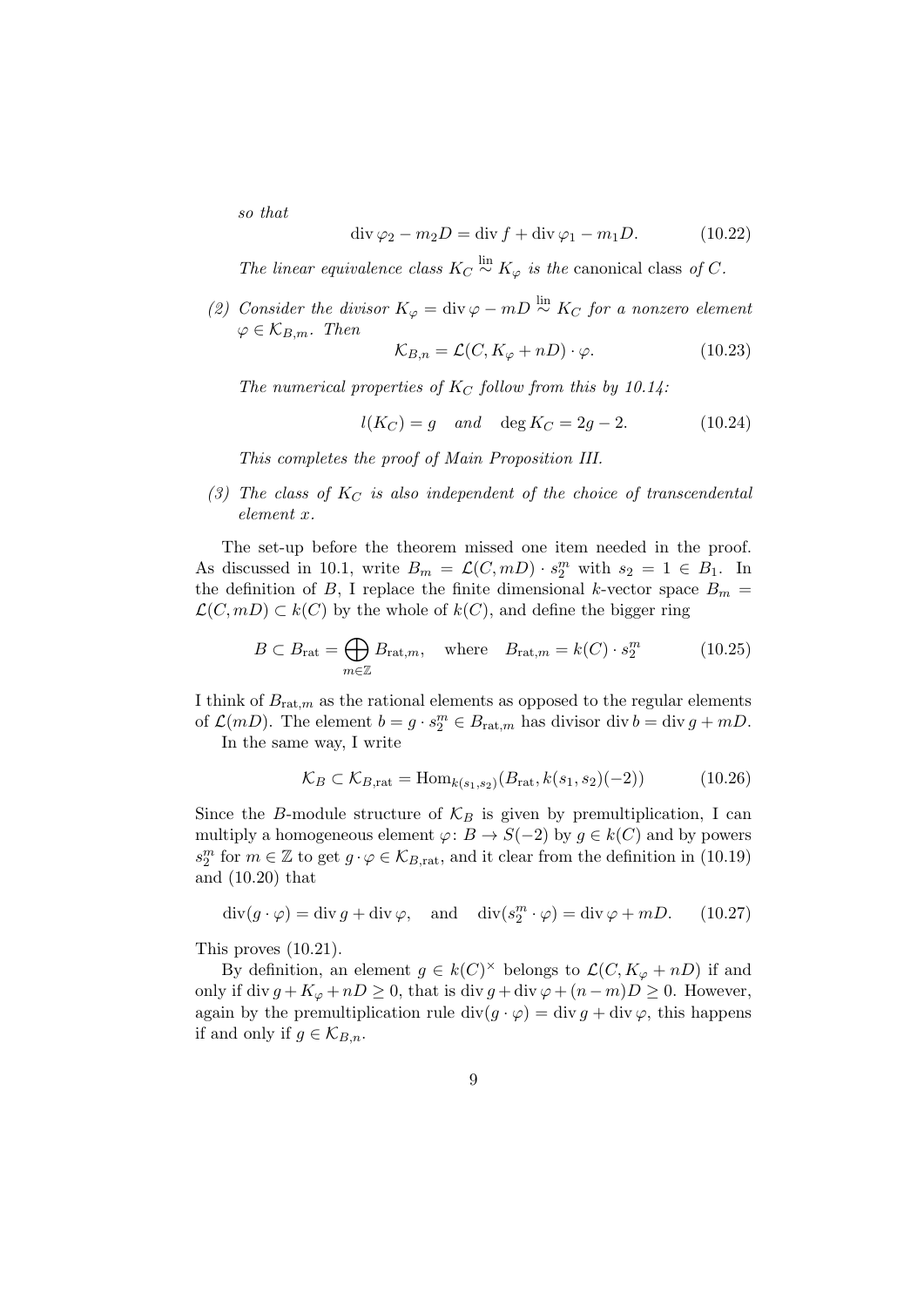### Provisional draft from here on

# 10.8 Composite field L

The field of fractions  $L = \text{Frac } B$  of the integral domain B is the composite field L is introduced in 10.8. One can view it as the extension  $k(C)(s_2)$  of the function field of C. It allows me to relate any two nonzero homogeneous elements of  $\mathcal{K}_B$  as a ratio involving a power of  $s_2$  (having divisor mD) times a function  $k(C)$ . This eventually provides the linear equivalence needed for 10.2, (2).

In algebra, the definition of  $L$  is as the composite of the two field extensions  $k(x) \subset k(C)$  and  $k(x) \subset k(s_1, s_2)$ . It is the purely transcendental extension  $L = k(C)(s_2)$  obtained by replacing the single transcendental generator x by two independent transcendental generators  $s_1$ ,  $s_2$  with  $x = s_1/s_2$ .

In geometry,  $L$  is the function field of an affine cone over  $C$  in a projective embedding using some  $\mathcal{L}(C, nD)$  (say the construction of Chapter 1 of C as a projective curve). It is the field of fractions of  $R(C, D)$  or of  $A_x[s_2]$ , with  $s_2$  the coordinate on the  $\mathbb{A}^1$ -bundle over C made up by  $\mathbb{G}_m$  orbits.

I give the elements  $s_1, s_2$  degree 1, and  $k(C)$  degree 0. This gives the rings  $k[s_1, s_2]$  and B their usual gradings, and gives both fields  $k(s_1, s_2)$ and L an action of  $\mathbb{G}_m = k^{\times}$ . The ring  $B = R(C, D)$  has the alternative description as the integral closure of S in L.

**Caution** Although the fields  $k(s_1, s_2)$  and L have  $\mathbb{G}_m$ -actions, they are not graded rings: if  $K = \text{Frac } A$  is the field of fractions of a graded integral domain A, the only elements  $f \in K$  that are sums of homogeneous terms are of the form  $f = g/h$  with homogeneous denominator h. For example  $1/(1 + s_2) \in k(s_1, s_2)$  has no such expression. Homogeneous of degree  $n \in \mathbb{Z}$ means in the  $\lambda^n$  eigenspace of the action of  $\lambda \in \mathbb{G}_m$ . An element of L that is homogeneous of degree *n* is of the form  $f \cdot s_2^n$  with  $f \in k(C)$ .

#### 10.9 More results assuming separable

The arguments so far does not make any reference to the separability or otherwise of the transcendental generator x of  $k(C)$ .

Addendum 10.3 Suppose in addition that  $x$  is a separable transcendence basis of  $k(C)$ , so that the extension  $k(C)/k(x)$  is separable.

(4) There are only finitely many points  $Q \in C$  with  $f(Q) = P \in A_x^1$ and such that the local parameter  $z_P = x - \alpha$  of  $\mathcal{O}_{\mathbb{P}^1,P}$  has valuation  $v_Q(x-\alpha) > 1$ , and similarly for y.